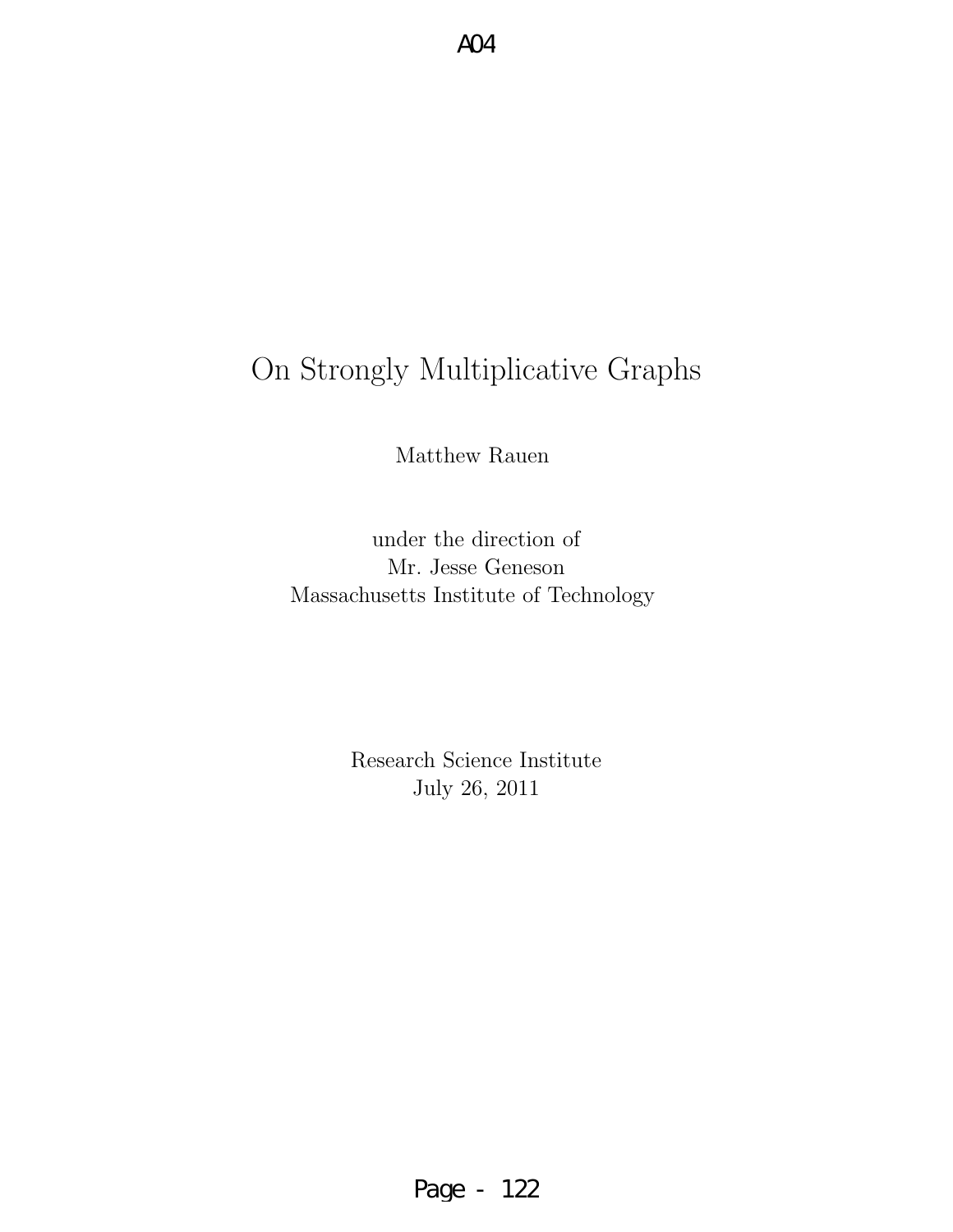#### Abstract

We analyze the problem of finding the maximal number of edges on a strongly multiplicative graph on n vertices, a problem which has applications to network modeling. Such a graph has *n* vertices labeled by the integers  $1, 2, \ldots, n$  such that if each edge is labeled with the product of adjacent vertices, no two edges have the same label. This value is denoted by  $\lambda(n)$ , and we construct an analogous function where the two factors, a and b, are chosen from sets of differing cardinalities, denoted by  $f(x, y)$ . We establish the difference function  $\delta_f(x, y)$ which is equal to the number of products constructible for the first time as the cardinality of the set of cardinality  $y - 1$  is increased by 1. We prove the periodicity and symmetry of  $\delta_f(x, y)$  and use it to create a linear approximation for  $f(x, y)$  for fixed x in terms of y, and prove this approximation is the least squares regression line.

#### Summary

We analyze the problem of finding the maximal number of edges on a specific type of graph, a problem which has applications to network modeling. We equate this to finding the number of distinct products that can be made by multiplying two factors together. These factors are taken from separate sets that contain consecutive natural numbers starting at one. By holding the size of one of the sets constant, and adding numbers to the other set, we obtain a sequence of values for the number of products. We then establish a linear approximation for this sequence. Finally, we prove that this approximation is statistically the best possible line to fit the values of the sequence.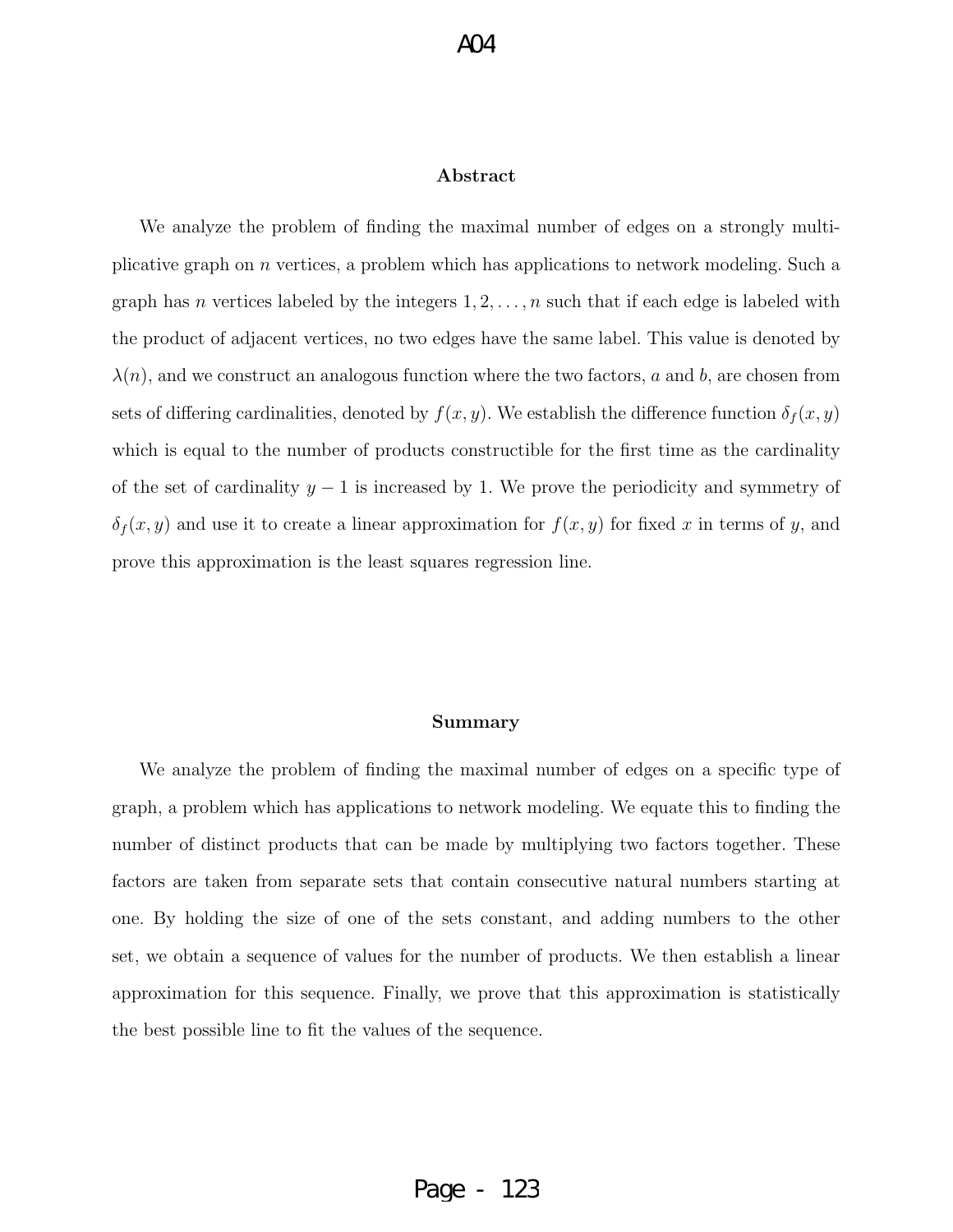## 1 Introduction

Graphs with labeled edges are commonly used to model networks, with restrictions on the network represented as restrictions on the labels of edges. For instance, when modeling transportation networks, such labels can be used to represent a variety of factors, from cost to level of traffic flow. More generally, Ahuja, Magnati and Orlin [1] point out various applications in statistical physics, particle physics, computer science, biology, economics, operations research, and sociology. One of the more classical examples was first introduced by Beineke and Hegde [2], who developed the notion of the strongly multiplicative graph. Such a graph has *n* vertices labeled by the integers  $1, 2, \ldots, n$  such that, if each edge is labeled with the product of adjacent vertices, no two edges have the same label. Using this, they then address the question of constructing a strongly multiplicative graph on  $n$  vertices with the maximal number of edges, which we denote  $\lambda(n)$ . See Figures 1 and 2 in the Appendix for examples of strongly multiplicative graphs on 5 and 6 vertices with  $\lambda(5)$  and  $\lambda(6)$  edges, respectively. Additionally, they give the upper bounds

> $\lambda(4r) \leq 6r^2$ ,  $\lambda(4r + 1) \le 6r^2 + 4r,$  $\lambda(4r+2) \leq 6r^2 + 6r + 1$ ,  $\lambda(4r+3) \leq 6r^2 + 10r + 3.$

However, no nontrivial lower bound for  $\lambda(n)$  has been found [3].

## 2 Strongly Multiplicative Graph Notations

We establish notation to more efficiently represent the problem.

1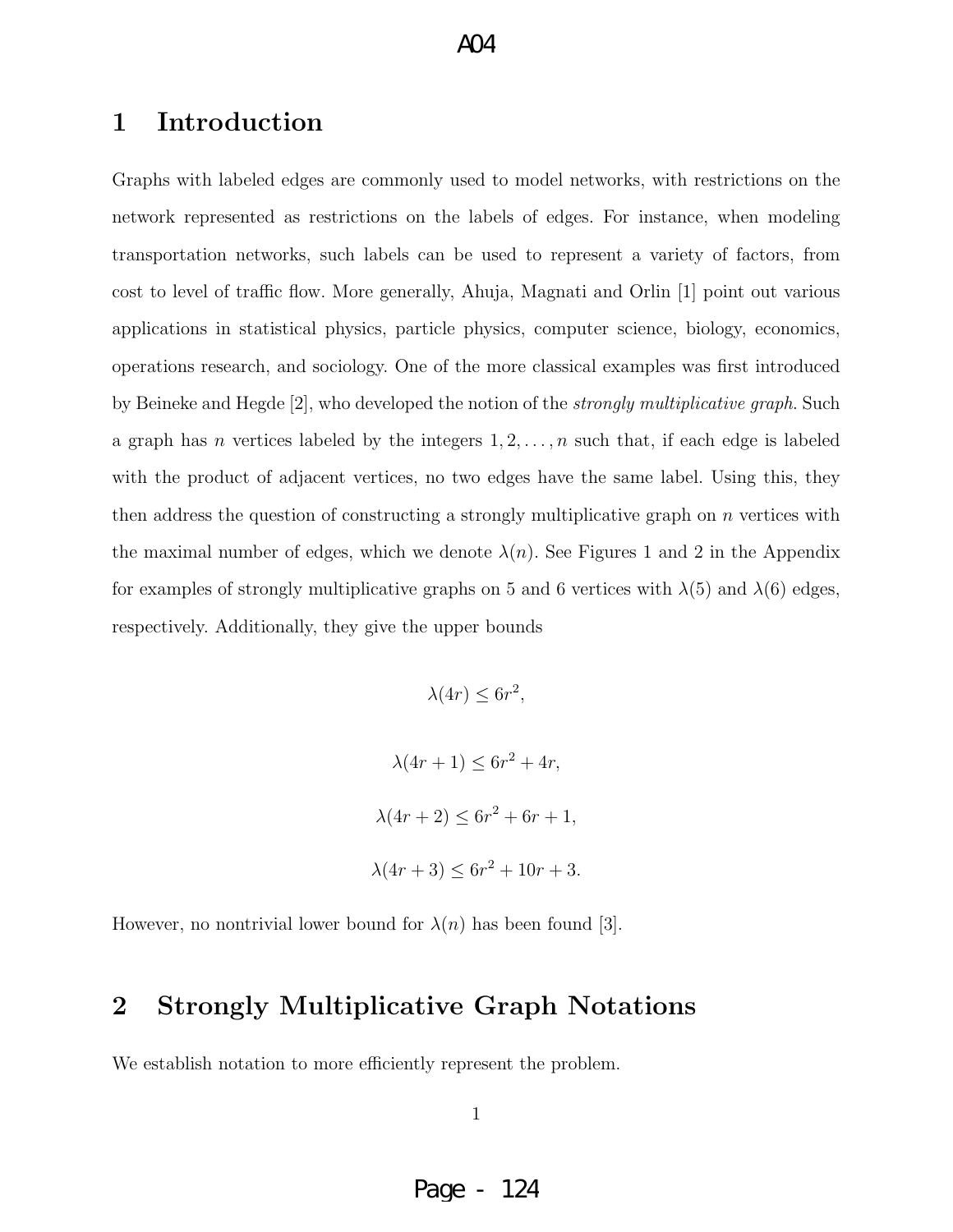#### $AA$

Define  $[n] = \{1, 2, \ldots, n\}$ , and let  $\text{lcm}[n]$  be the least common multiple of all integers from 1 to n.

The set

$$
A_n = \{z \mid z = ab, \quad a, b \in [n], \quad a \neq b\}
$$

represents all possible edge labels on a strongly multiplicative graph on n vertices. Since  $\lambda(n)$ is equal to the maximal number of distinct edge labels on a strongly multiplicative graph,  $\lambda(n) = |A_n|.$ 

We next construct the analogous function where the two factors are taken from separate sets  $|x|$  and  $|y|$ . We denote the set of all such products by

$$
A_{x,y} = \{z \mid z = ab, \quad a \in [x], \quad b \in [y], \quad a \neq b\},\
$$

and, as above,  $\lambda(x, y) = |A_{x,y}|$ . This number is the maximal number of distinct edge labels for a matching constructed between x points labeled  $1, \ldots, x$  and y points labeled  $1, \ldots, y$ such that no two points of the same label have a connecting edge.

We also define  $\delta(n) = \lambda(n) - \lambda(n-1)$ , which is the number of new edge labels that can be constructed by adding an *n*th vertex. Similarly, let  $\delta(x, y) = \lambda(x, y) - \lambda(x, y - 1)$  be the number of new edge labels that can be constructed when adding a yth vertex to a matching between x vertices and  $y - 1$  vertices.

We define a similar set, in which we allow the factors  $a, b$  to be equal. Let

$$
C_{x,y} = \{z|z = ab, \quad a \in [x], \quad b \in [y]\}.
$$

Then  $f(x, y) = |C_{x,y}|$  is the maximal number of edge labels allowing indistinct factors. Again, let  $\delta_f(x, y) = f(x, y) - f(x, y - 1)$ , analogous to the difference function for  $\lambda(x, y)$ .

Next, we would like to count those edge labels in  $C_{x,y}$  which are solely constructible by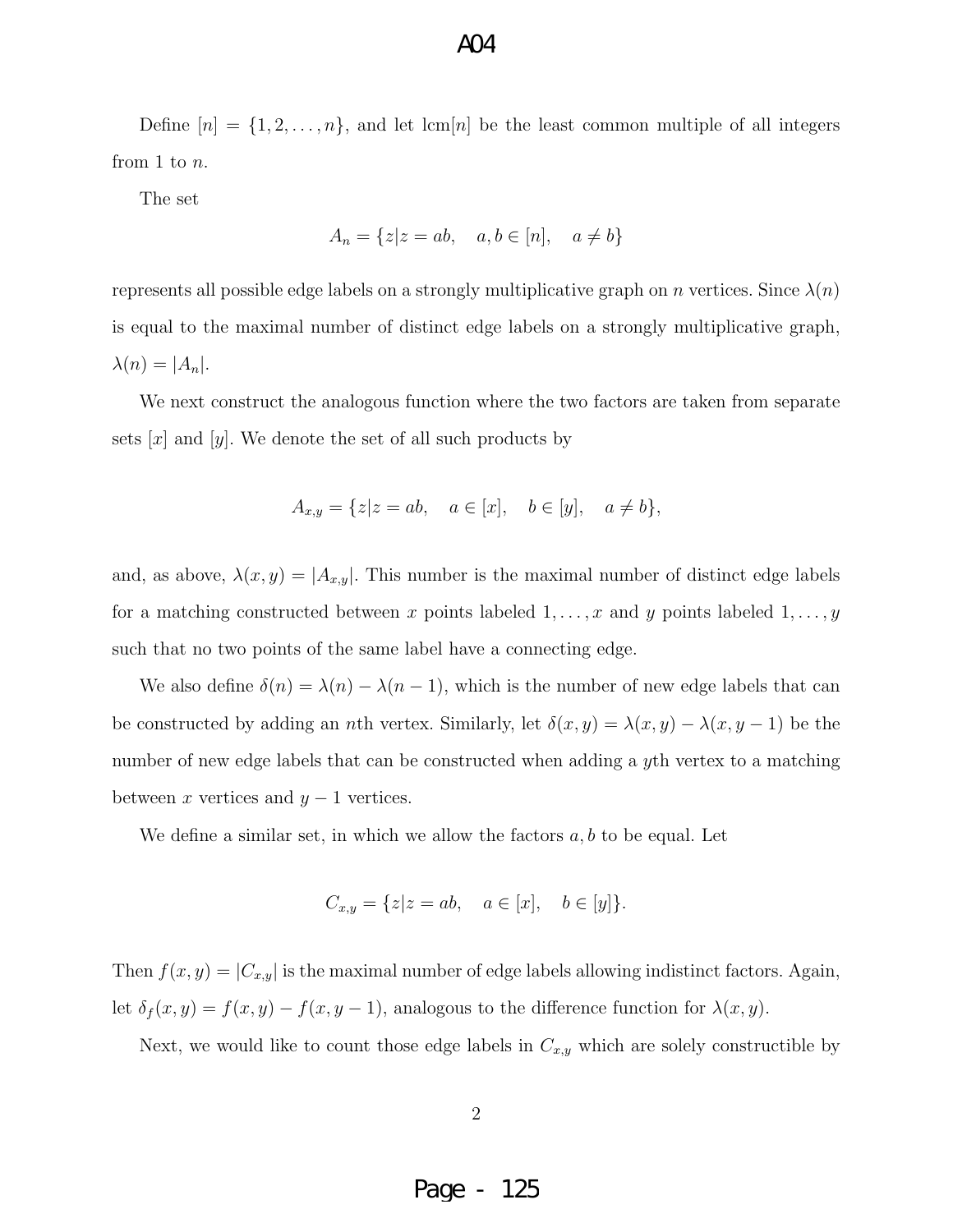$AA$ 

using the same vertex label twice. If

$$
D_{x,y} = \{z|z=a^2, \quad a \in [x] \cap [y], \quad \nexists b, c, \quad b \in [x], \quad c \in [y], \quad b \neq c, \quad z = bc\},\
$$

then  $g(x, y) = |D_{x,y}|$  is the desired count.

By studying the function  $\delta_f(x, y)$  and how it determines  $f(x, y)$ , and also analyzing  $g(x, y)$ , we can establish general bounds for  $\lambda(x, y)$ , since by definition,  $\lambda(x, y) = f(x, y)$  $g(x, y)$ . These bounds can be modified for the specific case of  $\lambda(n)$ .

### 3 Properties of  $\delta(n)$

Recall that  $\delta(n)$  is the number of new edge labels in which n is one of the factors. We begin by examining the special case of  $\delta(p)$  where p is prime.

**Proposition 1.** If p is a prime, then  $\delta(p) = p - 1$ .

*Proof.* We can construct  $p-1$  edges between the pth vertex and one vertex from 1 through  $p-1$ . If  $k \leq p-1$  such that kp already exists as a label for some edge in a graph with  $p-1$ vertices. Then  $ab = kp$  for some  $a, b < p$ , which is impossible. Therefore, there does not exist such a vertex k. Hence, all such edges yield new edge labels, and we can form  $p-1$  new edges. Thus,  $\delta(p) = p - 1$ .  $\Box$ 

Now, we construct a lower bound for  $\delta(n)$  when n is composite.

**Proposition 2.** If p is a prime and  $q \ge 2$  is an integer, then  $\delta(pq) \ge p$ .

*Proof.* We can construct p edges between the pqth vertex and a vertex labeled between  $pq-p$ and  $pq-1$ . Suppose that there exists some vertex k such that  $pq-p \leq k \leq pq-1$  and kpq already exists as a label for some edge with  $pq-1$  vertices. Then  $ab = kpq$ . Since  $a < pq$ ,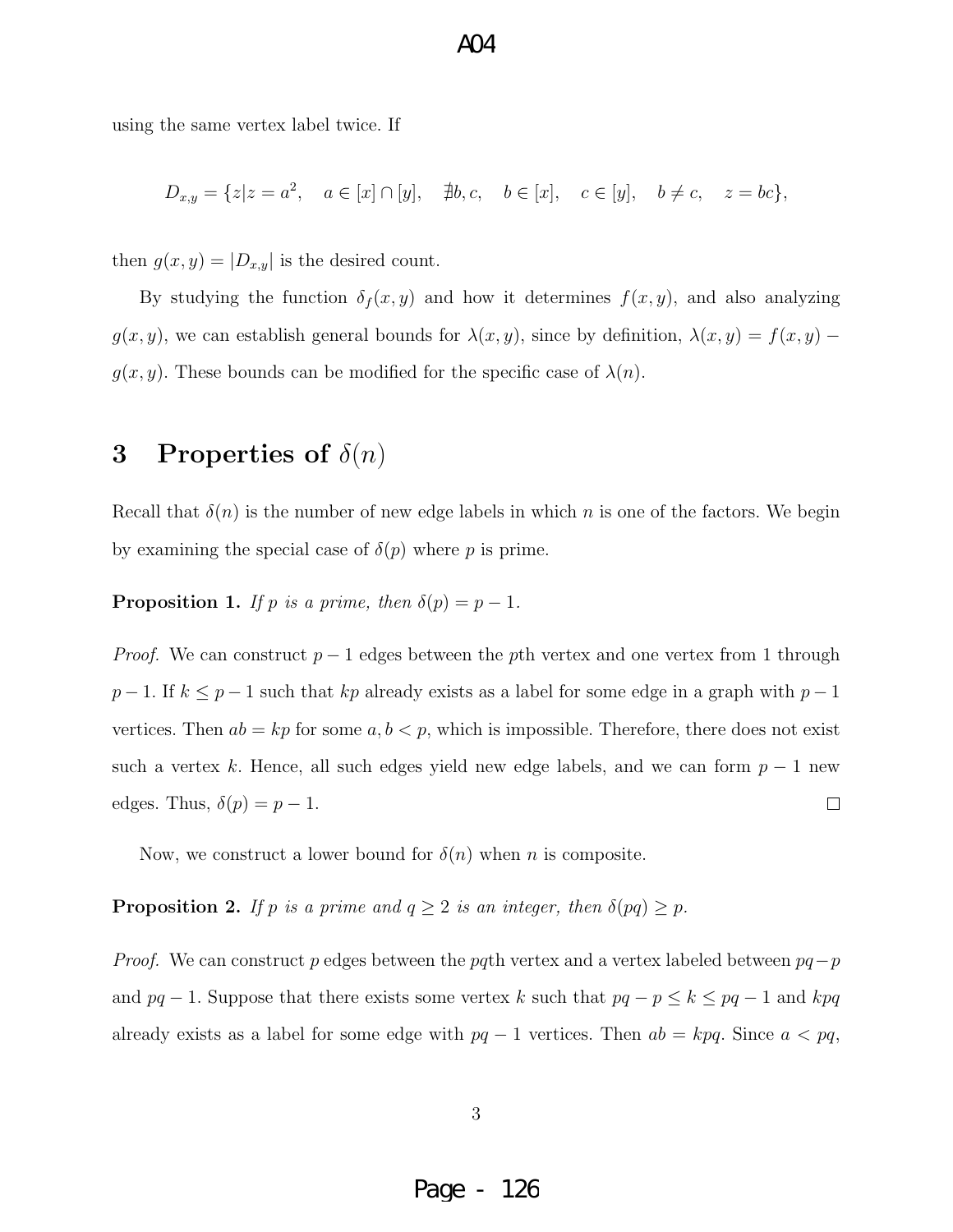## $b > k$ , and by symmetry,  $a > k$ . This implies that  $p \nmid a$  and  $p \nmid b$ , which is a contradiction. Hence, all p of these edges yield new edge labels, so  $\delta(pq) \geq p$ .  $\Box$

 $AA$ 

The strongest bound that can be given by Proposition 2 is presented in Corollary 1.

**Corollary 1.** Let n be composite with greatest prime divisor r. Then  $\delta(n) \geq r$ .

## 4 Properties of  $\delta_f(x,y)$

When considering the function  $\lambda(n)$  as n increases, both of the cardinalities of the sets of possible values for each factor are increasing. Therefore, we simplify the problem by fixing the cardinality of one of the sets, which gives  $\lambda(x, y)$ . Furthermore, we have the weak bound  $g(x, y) \leq \min(x, y)$  so we focus on finding a lower bound for  $f(x, y)$ .

By definition,  $f(x, y) = \sum_{i=1}^{y} \delta_f(x, i)$ , so we analyze  $\delta_f(x, y)$  to decompose  $f(x, y)$ .

#### 4.1 Characterizing the Structure of  $\delta_f(x,y)$

First, we analyze when the minimal values of  $\delta_f(x, y)$ , or equivalently, the number of products  $y, 2y, 3y, \ldots, xy$  that are not expressible as ab where  $a \in [x]$  and  $b \in [y-1]$ , for a given x.

**Proposition 3.**  $x|y$  if and only if  $\delta_f(x, y) = 1$ .

*Proof.* Assume x|y. The maximal product in  $C_{x,y-1}$  is  $x(y-1)$ . Let ky be a product in  $C_{x,y-1}$ for  $k \leq x-1$ . Then  $\frac{ky}{x} \in \mathbb{Z}$  and  $\frac{ky}{x} < y$ . Therefore,  $ky \in C_{x,y-1}$  for  $k \leq x-1$ , but  $xy \notin C_{x,y-1}$ so  $\delta_f(x, y) = 1$ .

Assume  $\delta_f(x, y) = 1$ . Since  $xy \notin C_{x,y-1}$ ,  $(x - 1)y \in C_{x,y-1}$ . Hence, there exists some  $a \in [x]$  and some  $b \in [y-1]$  such that  $ab = (x-1)y$ .  $a = \frac{(x-1)y}{b}$  $\frac{b-1}{b}$  and  $b < y \implies a > x - 1$ , so  $a = x$ . Then  $x|(x - 1)y$ , and since  $gcd(x, x - 1) = 1$ ,  $x|y$ .  $\Box$ 

Next, we analyze where the maximal values of  $\delta_f(x, y)$  for given x occur.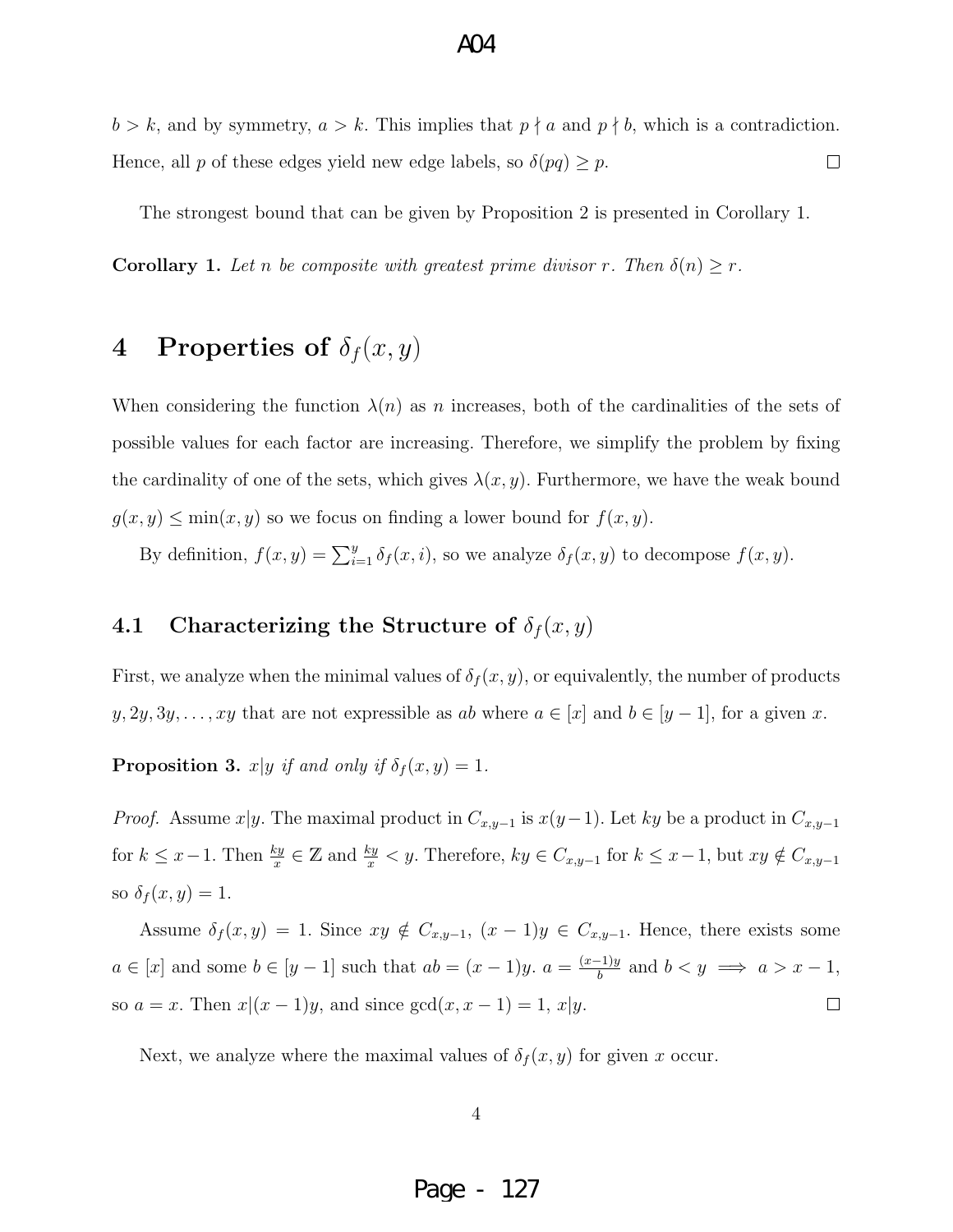**Proposition 4.**  $gcd(lcm[x], y) = 1$  if and only if  $\delta_f(x, y) = x$ .

*Proof.* Assume gcd(lcm[x], y) = 1. Suppose there exists some product ky such that  $ky \in$  $C_{x,y-1}$ . Then  $ky = ab$  for some  $a \in [x]$  and  $b \in [y-1]$ . Since  $gcd(lcm[x], y) = 1$ ,  $gcd(a, y) = 1$ so  $y|b$ . This is a contradiction. Hence,  $\delta_f(x, y) = x$ .

Assume  $\delta_f(x, y) = x$ . Then y is not an element of  $C_{x,y-1}$ , which implies that  $\nexists a, b$  such that  $a \in [x]$  and  $b \in [y-1]$  where  $y = ab$ . Suppose there exists some prime p such that p| gcd(lcm[x], y). Then  $\frac{y}{p} \in \mathbb{Z}$  and  $\frac{y}{p} < y$ , which implies that  $y \in C_{x,y-1}$ , so we have a contradiction. Thus,  $gcd(lcm[x], y) = 1$ .  $\Box$ 

Now that we have characterized where the minimal and maximal values of  $\delta_f(x, y)$  occur for some given x, we continue our analysis by characterizing the structure of  $\delta_f(x, y)$  more generally. We prove that it is periodic for fixed  $x$  and symmetric within its period.

#### **Proposition 5.** For all positive integers  $x, y, \delta_f(x, y) = \delta_f(x, \text{lcm}[x] \pm y)$  holds.

*Proof.* Consider the products ky, where  $k \in [x]$  and  $ky \in C_{x,y-1}$ . Since  $\delta_f(x, y)$  is the number of products ly where  $l \in [x]$  that are not elements of  $C_{x,y-1}$ , there are  $x - \delta_f(x, y)$  such products ky. For each ky, there exists some a such that  $a|ky, a \in [x]$ , and  $\frac{ky}{a} < y$ . We then consider the corresponding product  $k(\text{lcm}[x]\pm y)$ . Since  $a \in [x]$ ,  $a|\text{lcm}[x]$ , so  $a|k(\text{lcm}[x]\pm y)$ . Additionally,  $\frac{ky}{a} < y \implies \frac{k(\text{lcm}[x]\pm y)}{a} < \text{lcm}[x] \pm y$ . Therefore,  $k(\text{lcm}[x]\pm y) \in C_{x,\text{lcm}[x]\pm y-1}$ . Hence, at least  $x - \delta_f(x, y)$  of the products of the form  $k(\text{lcm}[x] \pm y)$  where  $k \in [x]$  are elements of  $C_{x,\text{lcm}[x]\pm y-1}$ , so  $\delta_f(x,\text{lcm}[x]\pm y)$  is at most  $x-(x-\delta_f(x,y))=\delta_f(x,y)$ . Hence,  $\delta_f(x, y) \geq \delta_f(x, \text{lcm}[x] \pm y).$ 

By a similar argument,  $\delta_f(x, \text{lcm}[x] \pm y) \geq \delta_f(x, y)$ . Therefore,  $\delta_f(x, y) = \delta_f(x, \text{lcm}[x] \pm y)$ .

5

 $\Box$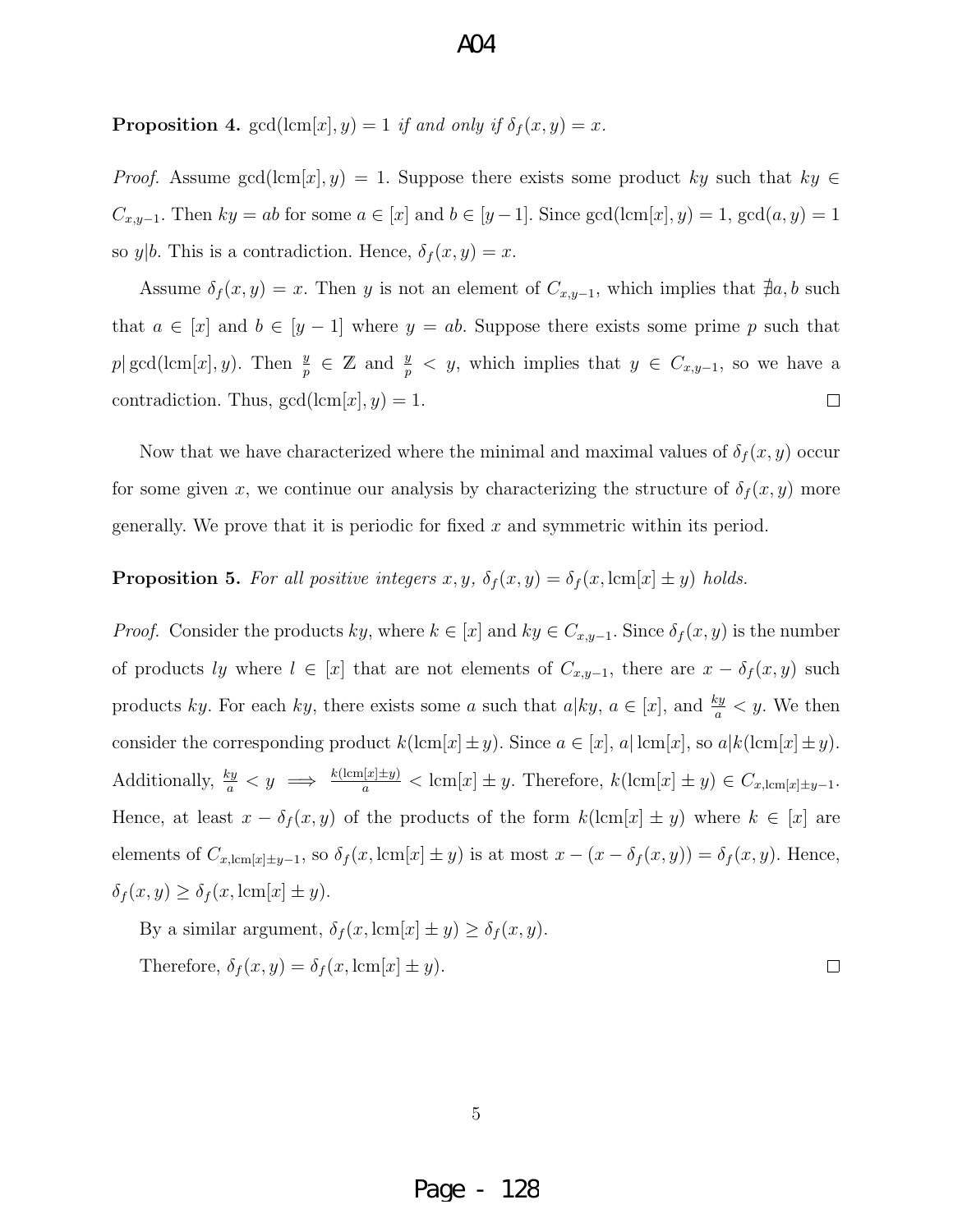#### 4.2 Properties of  $\delta_f(x, y)$  for Fixed y

Now we analyze the behavior of  $\delta_f(x, y)$  for fixed y, rather than for fixed x, because this will potentially allow for a recursive method of defining  $f(x, y)$ . We begin by bounding the values of  $\delta_f(x+1, y)$  with  $\delta_f(x, y)$ .

#### **Proposition 6.** For all positive integers  $x, y, \delta_f(x, y) + 1 \geq \delta_f(x + 1, y)$  holds.

*Proof.* Consider the products ky where  $k \in [x]$  and  $ky \in C_{x,y-1}$ . As shown in the proof of Proposition 5, there are  $x - \delta_f(x, y)$  such products. For any such product  $ky$ ,  $\exists a \in [x]$ and  $\exists b \in [y-1]$  such that  $ab = ky$ . Now consider the products  $y, 2y, 3y, \ldots, xy, xy + y$ . We analyze the number of these products that are elements of  $C_{x+1,y-1}$ , that is, for how many ly where  $l \leq x + 1$ ,  $\exists c \in [x + 1]$  and  $\exists d \in [y - 1]$  such that  $cd = ly$ . The number of these products that are elements of  $C_{x+1,y-1}$  is at least  $x - \delta_f(x, y)$ , so the number of elements of  $C_{x+1,y}$  that are not elements of  $C_{x+1,y-1}$ , or, equivalently,  $\delta_f(x+1,y)$ , is at most  $(x + 1) - (x - \delta_f(x, y)) = \delta_f(x, y) + 1$ . Hence,  $\delta_f(x, y) + 1 \ge \delta_f(x + 1, y)$ .  $\Box$ 

Now we establish some instances in which equality holds for the inequality established in Proposition 6.

#### **Proposition 7.**  $gcd(x + 1, y) = 1 \implies \delta_f(x, y) + 1 = \delta_f(x + 1, y).$

*Proof.* Assume  $gcd(x+1, y) = 1$ . Consider the products  $y, 2y, 3y, \ldots, xy$ . Exactly  $x - \delta_f(x, y)$ of these are elements of  $C_{x,y-1}$ . Now consider the products  $y, 2y, 3y, \ldots, xy, xy + y$ . At least  $x - \delta_f(x, y)$  of these are elements of  $C_{x+1,y-1}$  because the same factors can be used. Now we consider the case where  $a = x + 1$ . If  $(x + 1)b = ky$  for some  $k \le x + 1$ , then  $x + 1|ky$ , and since  $gcd(x + 1, y) = 1, x + 1|k$ . Hence,  $k = x + 1$ . Then,  $b = y$ , which is a contradiction, so all of the remaining  $\delta_f(x, y) + 1$  products are not elements of  $C_{x+1,y-1}$ . Thus,  $\delta_f(x, y) + 1 =$  $\delta_f(x+1,y).$  $\Box$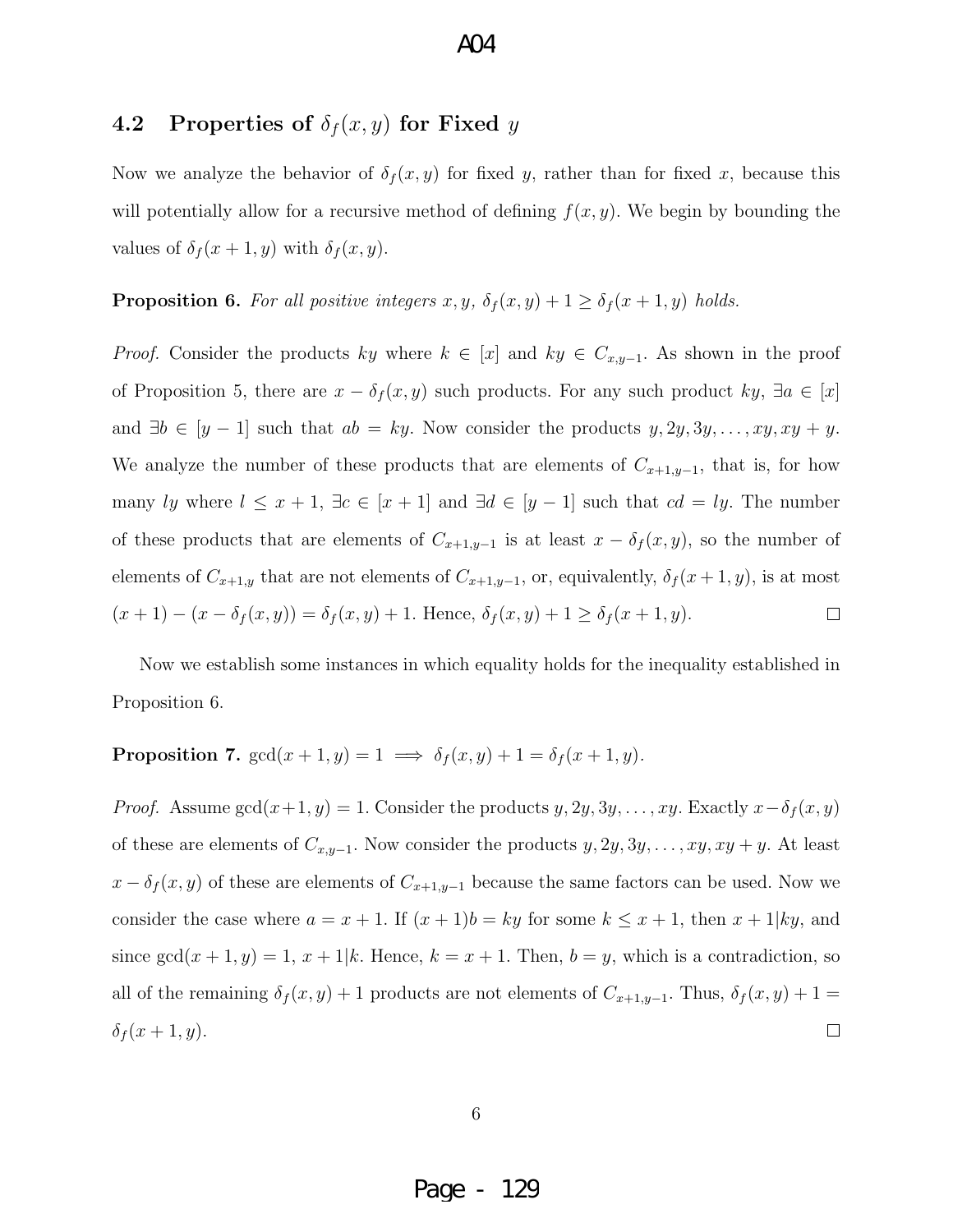We now consider the sum of the values of  $\delta_f(k, y)$  as k goes from 1 to  $m - 1$  where m is a multiple of lcm[x]. This is a special case of the analogue to the function  $f(x, y)$  that is formed by summing the values of  $\delta_f(x, k)$  but for fixed x and with k going from 1 to y instead.

**Lemma 1.** If  $\text{lcm}[n]$  divides m then  $\sum^{m-1}$  $i=1$  $\delta_f(i, n) = \frac{m}{2} \delta_f(m - 1, n).$ 

*Proof.* By definition,  $\delta_f(i, n) = f(i, n) - f(i, n - 1)$ . Therefore,

$$
\sum_{i=1}^{m-1} \delta_f(i, n) = \sum_{i=1}^{m-1} f(i, n) - f(i, n-1).
$$

By the symmetry of  $f(x, y)$ ,

$$
\sum_{i=1}^{m-1} \delta_f(i, n) = \sum_{i=1}^{m-1} f(n, i) - f(n-1, i).
$$
 (1)

We then separate  $\sum^{m-1}$  $i=1$  $f(n, i) - f(n-1, i)$  into two summations,  $\sum^{m-1}$  $\frac{i=1}{i}$  $f(n, i)$  and  $\sum^{m-1}$  $i=1$  $f(n-1, i)$ . By definition,

$$
\sum_{i=1}^{m-1} f(n,i) = \sum_{i=1}^{m-1} \sum_{j=1}^{i} \delta_f(n,j).
$$
 (2)

In this expression,  $\delta_f(n, z)$  for  $1 \leq z \leq m$  will appear  $m - z$  times, so

$$
\sum_{i=1}^{m-1} \sum_{j=1}^{i} \delta_f(n,j) = \sum_{i=1}^{m-1} (m-i) \delta_f(n,i).
$$
 (3)

By Propositions 3 and 4, lcm[n]| $m \implies \delta_f(n, i) = \delta_f(n, m - i)$ , so

$$
\sum_{i=1}^{m-1} (m-i)\delta_f(n,i) = \sum_{i=1}^{m-1} \frac{m}{2} \delta_f(n,i) = \frac{m}{2} f(n,m-1).
$$
 (4)

7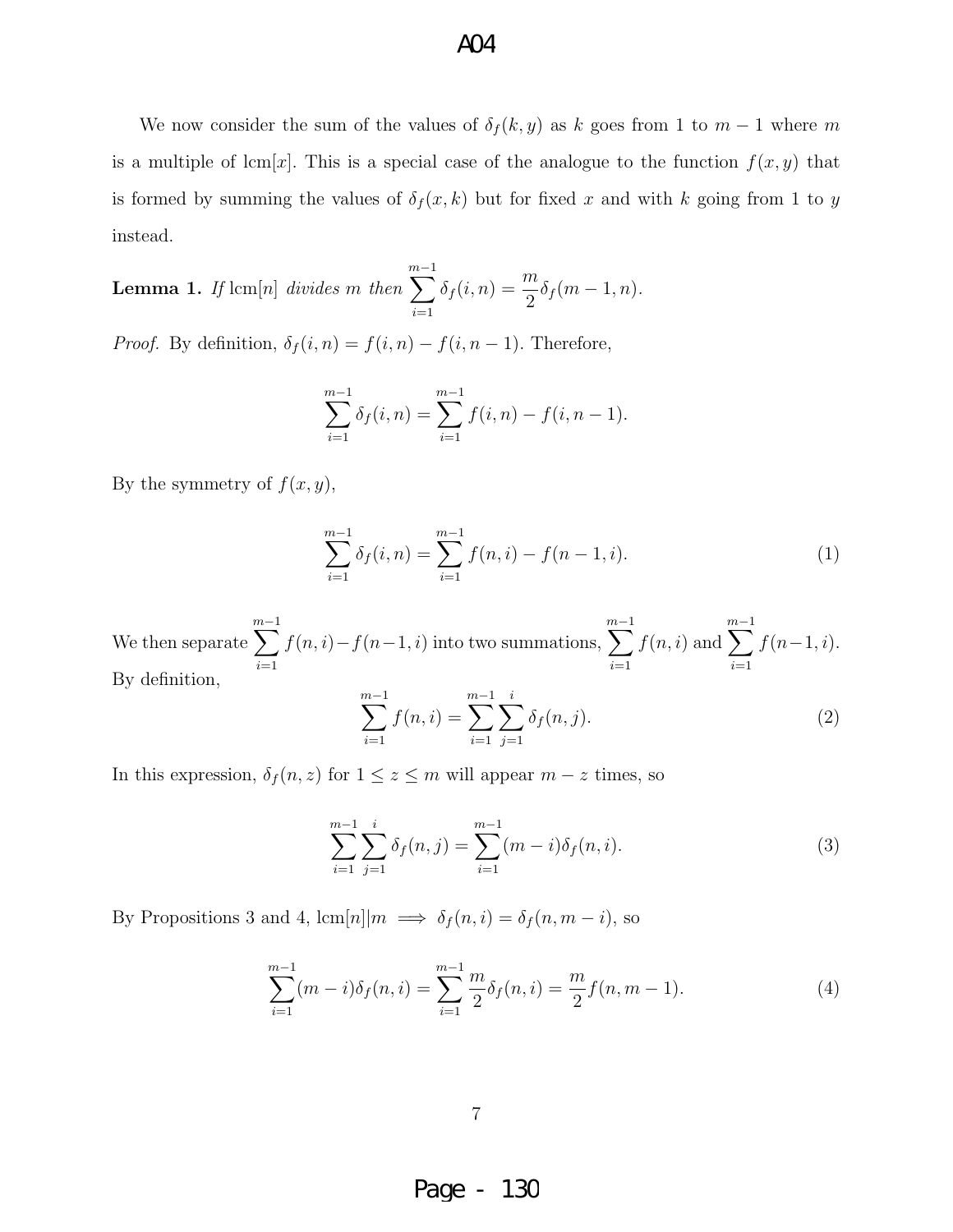By equations  $(2)$ ,  $(3)$ , and  $(4)$ ,

$$
\sum_{i=1}^{m-1} f(n,i) = \frac{m}{2} f(n,m-1).
$$
 (5)

Similarly,

$$
\sum_{i=1}^{m-1} f(n-1, i) = \frac{m}{2} f(n-1, m-1).
$$
 (6)

By combining equations  $(1)$ ,  $(5)$ , and  $(6)$ ,

$$
\sum_{i=1}^{m-1} \delta_f(i, n) = \frac{m}{2} (f(n, m-1) - f(n-1, m-1)).
$$

By the symmetry of  $f(x, y)$ ,

$$
\sum_{i=1}^{m-1} \delta_f(i, n) = \frac{m}{2} (f(m-1, n) - f(m-1, n-1)).
$$

So by definition, we have that

$$
\sum_{i=1}^{m-1} \delta_f(i, n) = \frac{m}{2} \delta_f(m - 1, n).
$$

## 4.3 Establishing the Average Value of  $\delta_f(x, y)$

We define  $\overline{x}$  by  $\overline{x} = \lim_{y \to \infty}$  $f(x, y)$  $\hat{y}$ if such a limit exists. Analyzing this value allows us to obtain a linear approximation for  $f(x, y)$  by using the equation  $\hat{y} = \overline{x}y + x_c$  for some constant  $x_c$ that is dependent on  $x$ . We begin by establishing that this limit does exist and obtain a formula for  $\bar{x}$ .

**Theorem 1.**  $\overline{x} = \frac{f(x, lcm[x])}{lcm[x]}$  $rac{x, lcm[x]}{ \text{lcm}[x]}$ .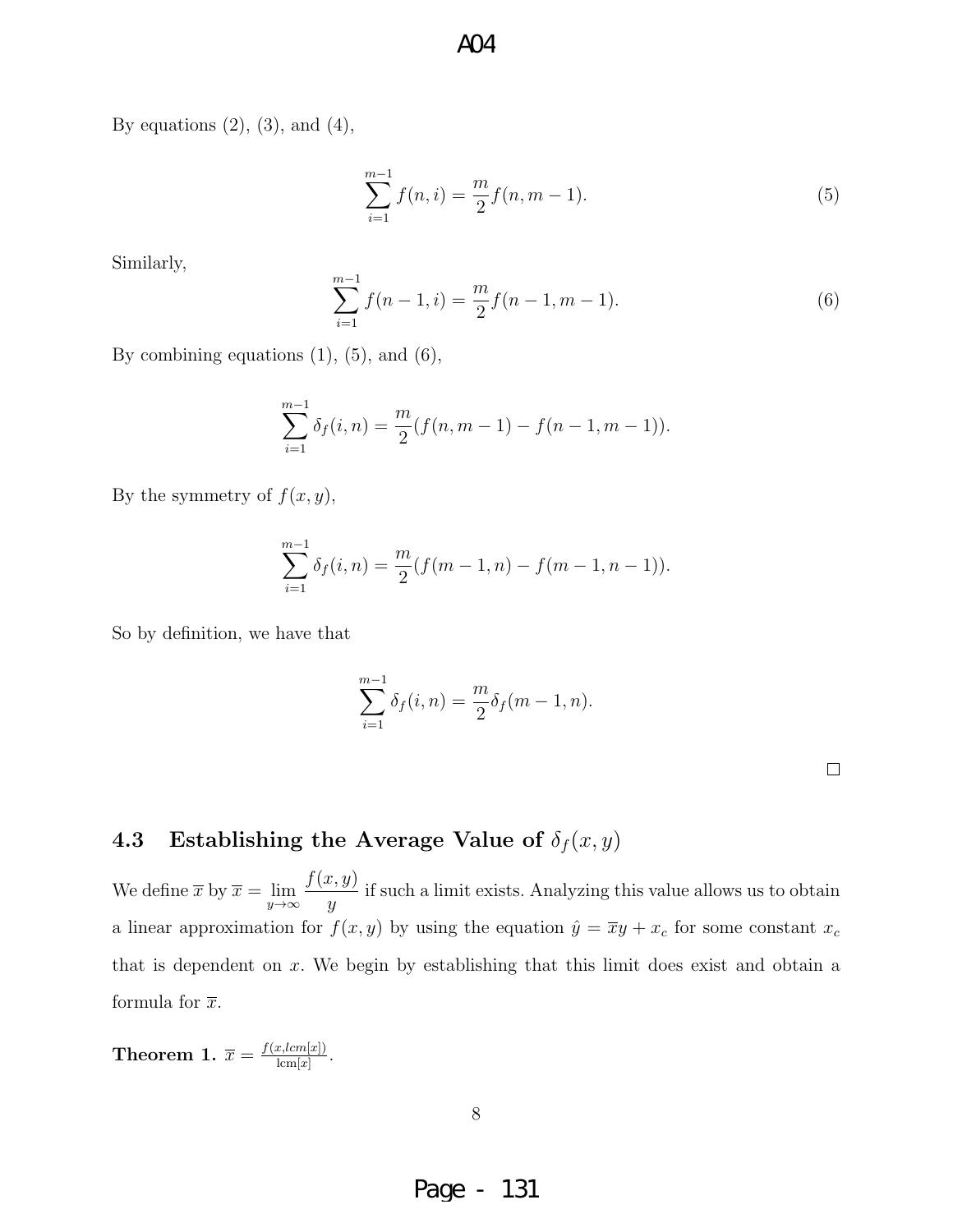*Proof.* By definition, we can rewrite  $\lim_{y \to \infty}$  $f(x, y)$  $\hat{y}$ as

$$
\lim_{y \to \infty} \frac{\sum_{i=1}^{y} \delta_f(x, i)}{y}.
$$

Since the values of  $\delta_f(x, i)$  are periodic by Proposition 5, and are bounded by the inequality  $1 \leq \delta_f(x, y) \leq x$ , this limit is the average value of the period, so

$$
\overline{x} = \frac{\sum_{i=1}^{\text{lcm}[x]} \delta_f(x, i)}{\text{lcm}[x]} = \frac{f(x, \text{lcm}[x])}{\text{lcm}[x]}.
$$

Now that we have established that the average value can be determined by  $\bar{x} = \frac{f(x,\text{lcm}[x])}{\text{lcm}[x]}$  $\frac{x,\text{lcm}[x]}{\text{lcm}[x]},$ we use a result given in Lemma 1 to create an expression for  $\overline{n}$ .

**Lemma 2.** If 
$$
\text{lcm}[n]
$$
 divides m, then  $\overline{n} = \frac{1}{m} + \frac{\sum_{i=1}^{m-1} f(n, i)}{m^2}$ .

Proof. Recall that the proof of Lemma 1 showed that

$$
\sum_{i=1}^{m-1} f(n,i) = \frac{m}{2} f(n,m-1).
$$

as this was equation (5). Multiplying through by  $\frac{2}{m}$  gives

$$
\frac{2}{m}\sum_{i=1}^{m-1}f(n,i) = f(n,m-1).
$$
\n(7)

By Proposition 3,  $\delta_f(n,m) = 1$ , so  $f(n,m) = f(n, m - 1) + 1$ . By combining this result with

9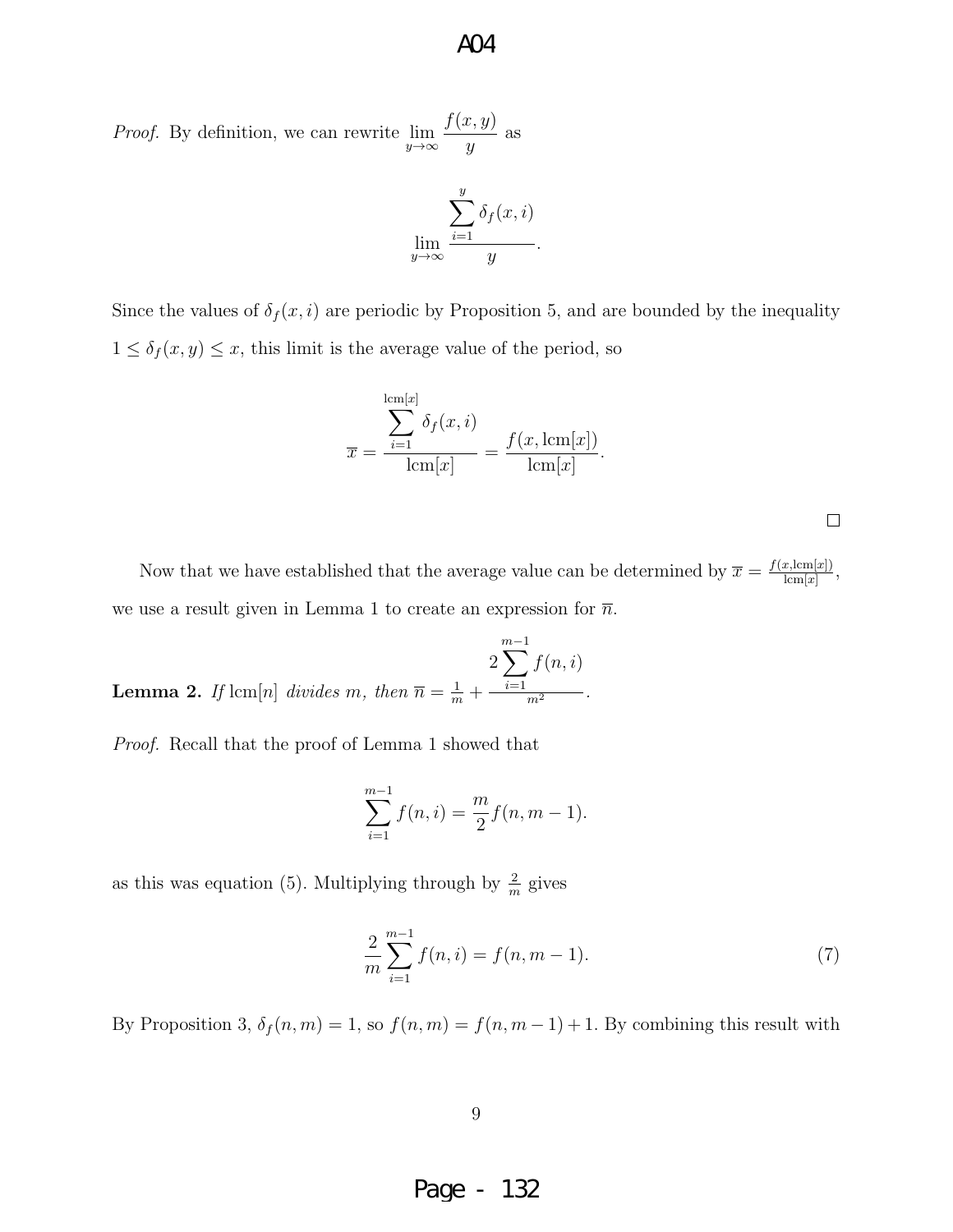equation (7),

$$
f(n, m) = 1 + \frac{2}{m} \sum_{i=1}^{m-1} f(n, i).
$$

Since  $\overline{n} = \frac{f(n,m)}{m}$  $\frac{m,m}{m}$ , we divide through by m to obtain the desired result of

$$
\overline{n} = \frac{1}{m} + \frac{2\sum_{i=1}^{m-1} f(n, i)}{m^2}.
$$

 $\Box$ 

We consider the difference between the function  $f(x, y)$  and our approximation,  $\overline{x}y$ , and prove that these differences are periodic for fixed x.

**Proposition 8.** For all positive integers  $x, y$ ,  $f(x, y) - \overline{x}y = f(x, \text{lcm}[x] + y) - \overline{x}(\text{lcm}[x] + y)$ holds.

Proof. Note that

$$
f(x, \text{lcm}[x] + y) = \sum_{i=1}^{\text{lcm}[x]+y} \delta_f(x, i),
$$

and by Proposition 5,

$$
\sum_{i=1}^{\text{lcm}[x]+y} \delta_f(x,i) = \sum_{i=1}^{\text{lcm}[x]} \delta_f(x,i) + \sum_{i=1}^y \delta(x,i) = f(x,\text{lcm}[x]) + f(x,y).
$$

Hence, by Theorem 1,

$$
f(x, \text{lcm}[x] + y) - \overline{x}(\text{lcm}[x] + y) = f(x, \text{lcm}[x]) + f(x, y) - \overline{x}(\text{lcm}[x] + y) = f(x, y) - \overline{x}y.
$$

 $\Box$ 

We use the periodicity of the error values to establish the average error, which we will then shift our approximation by to get a more accurate linear regression.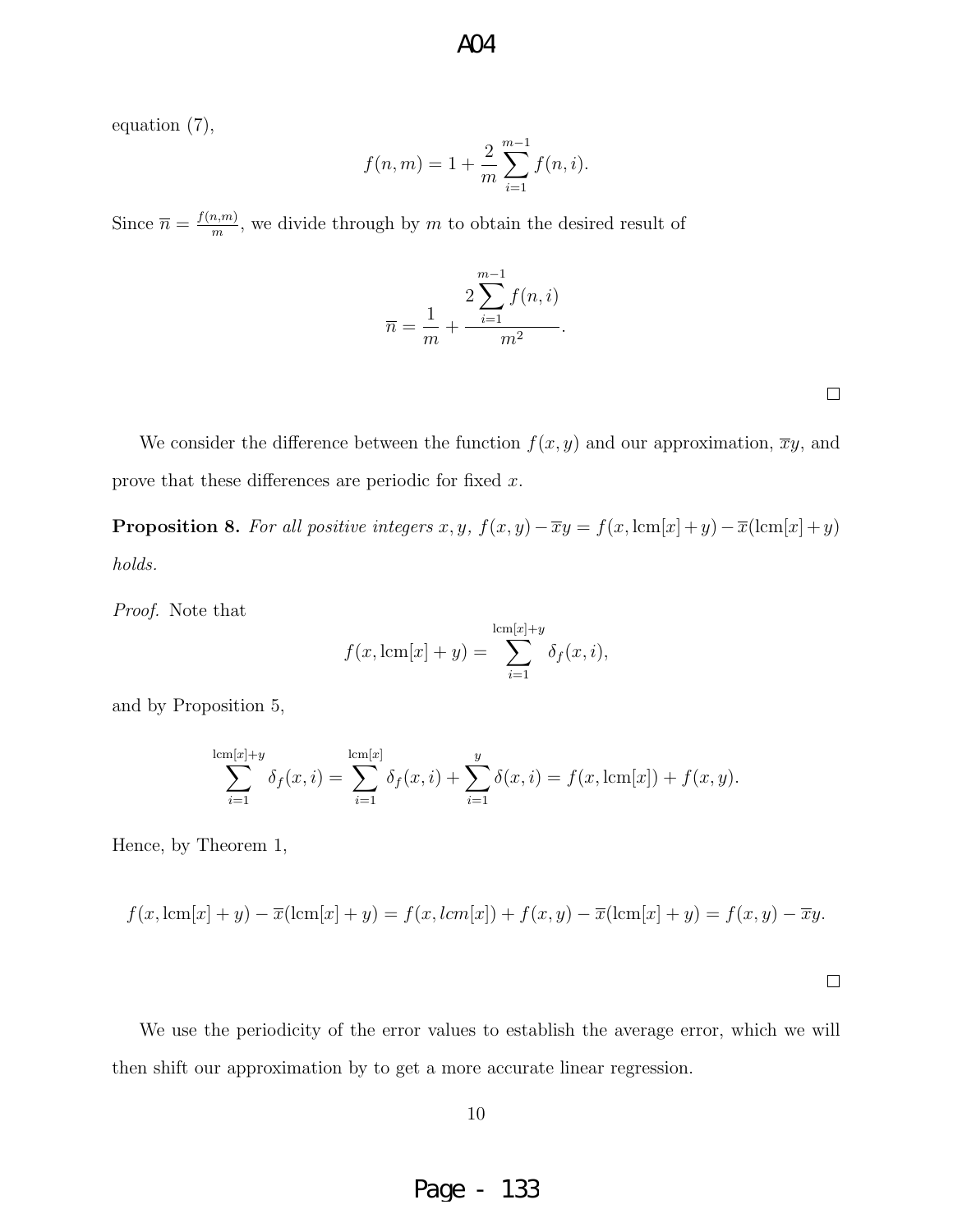**Theorem 2.** The average value of  $f(n,i) - \overline{n}i$  for fixed n is  $\frac{\overline{n}-1}{2}$ .

Proof. We wish to find

$$
\lim_{x \to \infty} \frac{\sum_{i=1}^{x} f(n, i) - \overline{n}i}{x}.
$$

By Proposition 8, these values are periodic and bounded, so this limit is equal to

$$
\sum_{i=1}^{\text{lcm}[n]} f(n,i) - \overline{n}i
$$
  
lcm[n] (8)

Algebraic manipulation on the result given in Lemma 2 gives that

$$
\sum_{i=1}^{\lfloor \text{cm}[n] - 1 \rfloor} f(n, i) = \frac{\lfloor \text{cm}[n]^2 \overline{n} - \text{cm}[n]}{2}.
$$

By Theorem 1,

$$
\sum_{i=1}^{\text{lcm}[n]} f(n,i) = \frac{\text{lcm}[n]^2 \overline{n} - \text{lcm}[n]}{2} + \text{lcm}[n] \overline{n}.
$$
 (9)

Additionally, we rewrite the second portion of the summation as

$$
\sum_{i=1}^{\text{lcm}[n]} \overline{n}i = \frac{\text{lcm}[n](\text{lcm}[n]+1)}{2}\overline{n} = \frac{\text{lcm}[n](\text{lcm}[n]\overline{n}+\overline{n})}{2}.
$$
 (10)

We substitute equations (9) and (10) into equation 8 to obtain

$$
\frac{\sum_{i=1}^{\text{lcm}[n]} f(n,i) - \overline{n}i}{\text{lcm}[n]} = \frac{\frac{\text{lcm}[n]^2 \overline{n} - \text{lcm}[n]}{2} + \text{lcm}[n] \overline{n} - \frac{\text{lcm}[n](\text{lcm}[n] \overline{n} + \overline{n})}{2}}{\text{lcm}[n]} = \frac{\overline{n} - 1}{2}
$$

 $\Box$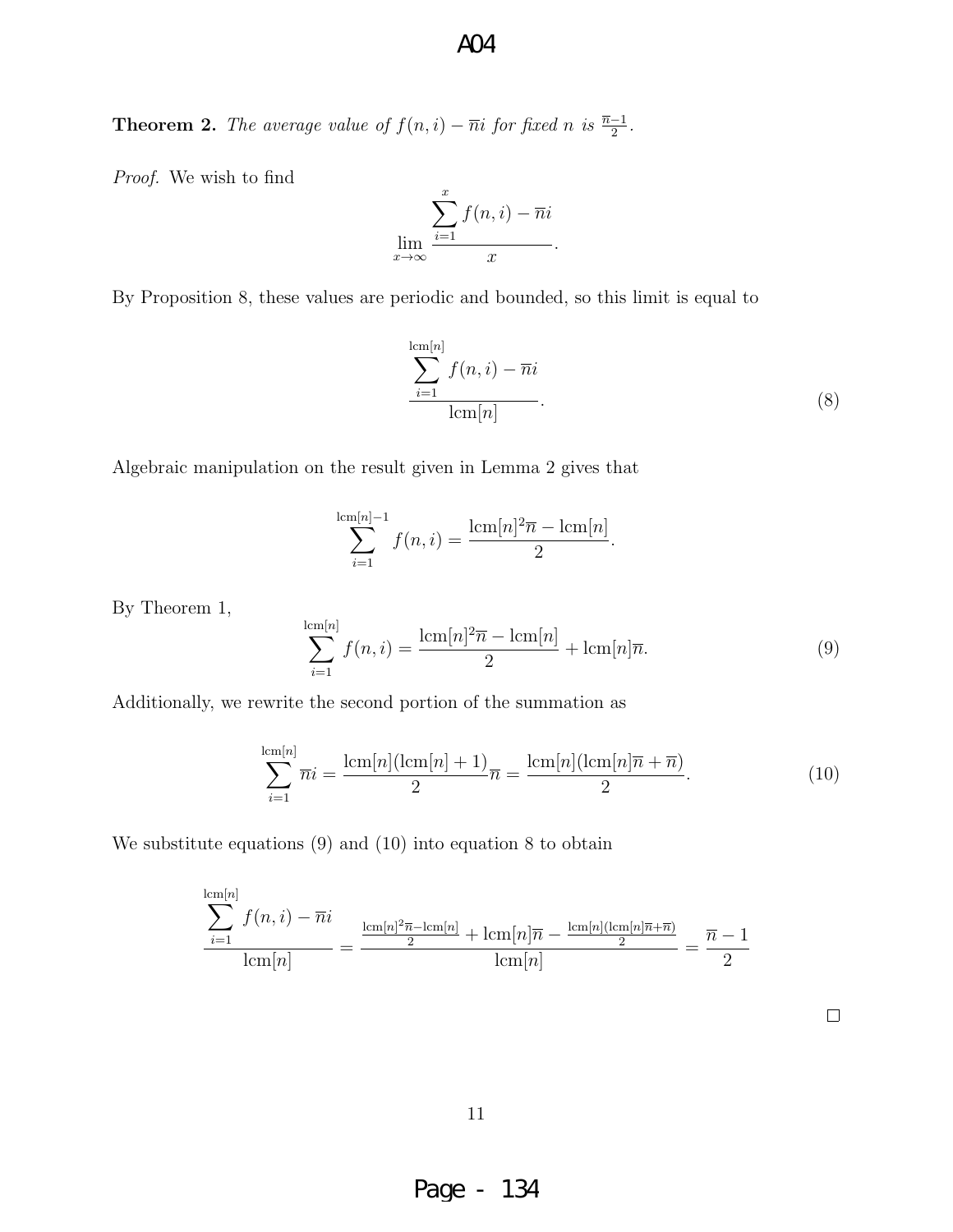# 5 A Linear Approximation for  $f(x, y)$

We now take our approximation of  $\hat{y} = \overline{x}y + \frac{\overline{x}-1}{2}$  $\frac{-1}{2}$  and prove that this is the line of best fit with respect to y. See Figures 3 and 4 in the Appendix for examples of this approximation. Theorem 3.  $\hat{y} = \overline{x}y + \frac{\overline{x}-1}{2}$  $\frac{-1}{2}$  is the least squares regression line for  $f(x, y)$  with respect to y. *Proof.* First, we show that the slope of the least squares regression line is equal to  $\overline{x}$ . Suppose that the slope is actually  $\overline{x}+\epsilon$  for some  $\epsilon\neq 0$ , and we let the approximation be  $\hat{y}=(\overline{x}+\epsilon)y+c$ for some constant c. By Proposition 8, we note that

$$
\sum_{i=1}^{k \operatorname{lcm}[x]} \left( f(x,i) - \left(\overline{x}i + \frac{\overline{x} - 1}{2}\right)\right)^2 = k \sum_{i=1}^{\operatorname{lcm}[x]} \left( f(x,i) - \left(\overline{x}i + \frac{\overline{x} - 1}{2}\right)\right)^2.
$$

Since the sum on the right hand side is finite, let

$$
d = \sum_{i=1}^{\lfloor cn \rfloor x} \left( f(x, i) - \left( \overline{x}i + \frac{\overline{x} - 1}{2} \right) \right)^2.
$$

Then we have that

$$
\sum_{i=1}^{k \operatorname{lcm}[x]} \left( f(x,i) - \left( \overline{x}i + \frac{\overline{x} - 1}{2} \right) \right)^2 = kd.
$$

If we then consider the sum of the squares of the errors for the other approximation, it is clear that

$$
\sum_{i=1}^{k \operatorname{lcm}[x]} (f(x, i) - ((\overline{x} + \epsilon)i + c))^2 \ge (f(x, k \operatorname{lcm}[x]) - ((\overline{x} + \epsilon)k \operatorname{lcm}[x] + c))^2.
$$

With a bit of algebra and the result from Theorem 1, we obtain that this is equivalent to

$$
\sum_{i=1}^{k \operatorname{lcm}[x]} \left( f(x,i) - \left( (\overline{x} + \epsilon) i + c \right) \right)^2 \geq \left( k\epsilon \operatorname{lcm}[x] + c \right)^2.
$$

It is clear that  $(k\epsilon \operatorname{lcm}[x] + c)^2 > k(d+1)$  for sufficiently large k, which means that the

12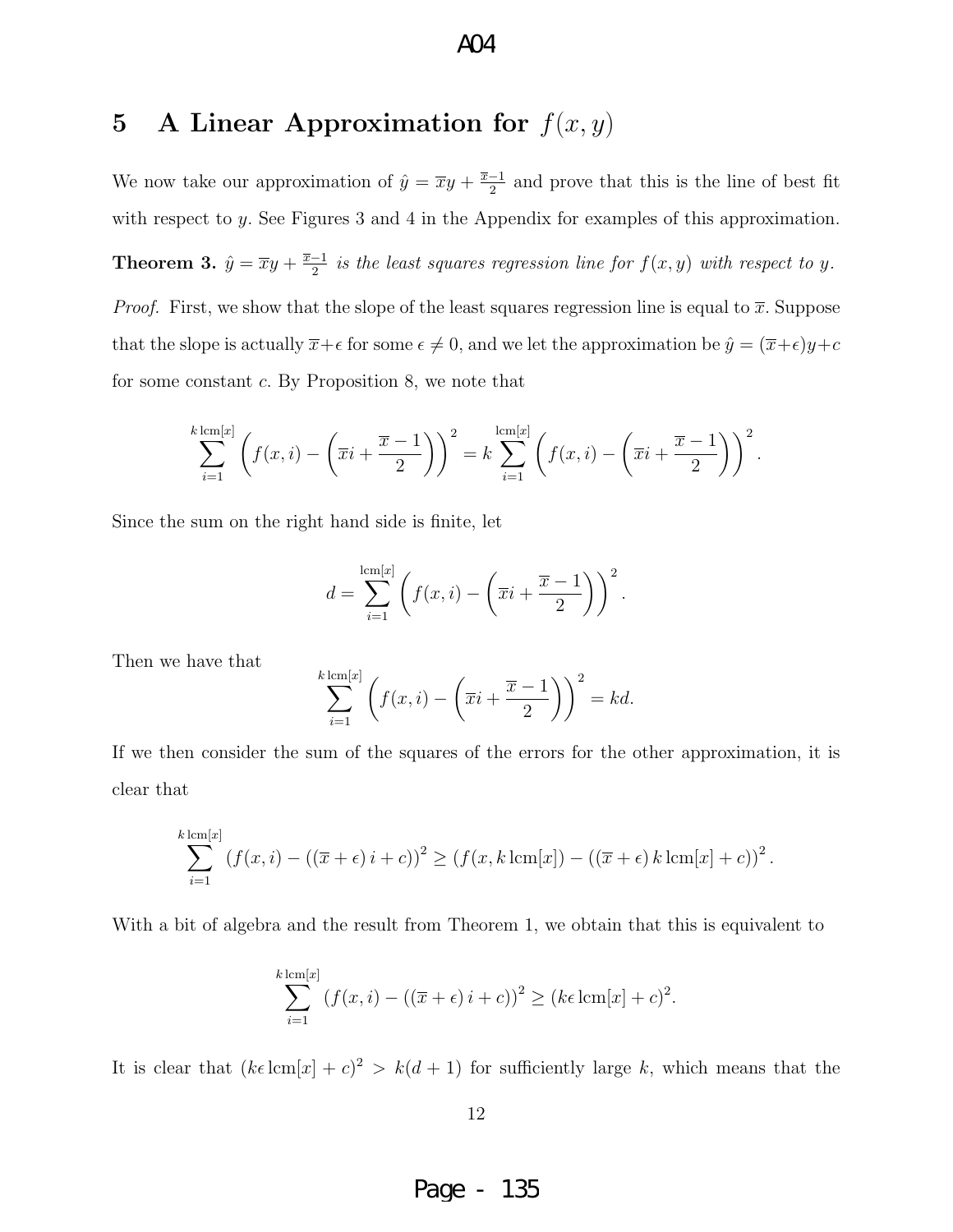regression line with slope  $\bar{x} + \epsilon$  is not the line of best fit.

Next, we show that the constant  $\frac{\overline{x}-1}{2}$  is the optimal constant for the line of best fit. We begin by demonstrating that for every error of  $\epsilon$ , there exists a corresponding error of  $-\epsilon$ . We only show this for the first  $\text{lcm}[x]$  errors, since by Proposition 8, these values are periodic.

A04

First, note that

$$
f(x, \text{lcm}[x]) - \left(\overline{x}\,\text{lcm}[x] + \frac{\overline{x} - 1}{2}\right) = -\left(f(x, \text{lcm}[x] - 1) - \left(\overline{x}(\text{lcm}[x] - 1) + \frac{\overline{x} - 1}{2}\right)\right),
$$

since by Theorem 1, the left hand side is equivalent to  $\frac{1-\overline{x}}{2}$ . Also using Proposition 3, we know that  $\delta_f(x, \text{lcm}[x]) = 1$ , or equivalently,  $f(x, \text{lcm}[x] - 1) = f(x, \text{lcm}[x]) - 1$ , the right hand side is also equivalent to  $\frac{1-\overline{x}}{2}$ .

Next, note that

$$
f(x,k) - \left(\overline{x}k + \frac{\overline{x} - 1}{2}\right) = -\left(f(x,\text{lcm}[x] - 1 - k) - \left(\overline{x}(\text{lcm}[x] - 1 - k) + \frac{\overline{x} - 1}{2}\right)\right). (11)
$$

This is because  $f(x, k) + f(x, \text{lcm}[x] - 1 - k) = \sum_{i=1}^{k} \delta_f(x, i) + \sum_{i=1}^{\text{lcm}[x]-1-k} \delta_f(x, i)$ . By Proposition 5, we can rewrite this further as  $f(x, k) + f(x, \text{lcm}[x] - 1 - k) = \sum_{i=\text{lcm}[x]-k}^{\text{lcm}[x]-1} \delta_f(x, i) +$  $\sum_{i=1}^{\text{lcm}[x]-1-k} \delta_f(x,i) = \sum_{i=1}^{\text{lcm}[x]-1} \delta_f(x,i) = f(x,\text{lcm}[x]-1).$ Additionally,  $\left(\overline{x}(\text{lcm}[x] - 1 - k) + \frac{\overline{x} - 1}{2}\right) + \left(\overline{x}k + \frac{\overline{x} - 1}{2}\right)$  $\frac{-1}{2}$ ) =  $\overline{x}$  lcm[x] - 1.

By Proposition 3 and Theorem 1, we have that  $f(x, \text{lcm}[x]-1) = \overline{x} \text{ lcm}[x]-1$ , so equation (11) holds.

Therefore every error  $\epsilon$  has a corresponding error  $-\epsilon$ . If we add a constant a to the current constant of  $\frac{\overline{x}-1}{2}$ , then the new errors become  $\epsilon - a$  and  $-\epsilon - a$ . The sum of the squares of these new errors is  $2\epsilon^2 + 2a^2$ , which is strictly greater than the sum of the squares of the old errors,  $2\epsilon^2$ , assuming  $a \neq 0$ . Hence, the constant we have chosen is the optimal constant for the least squares regression line.  $\Box$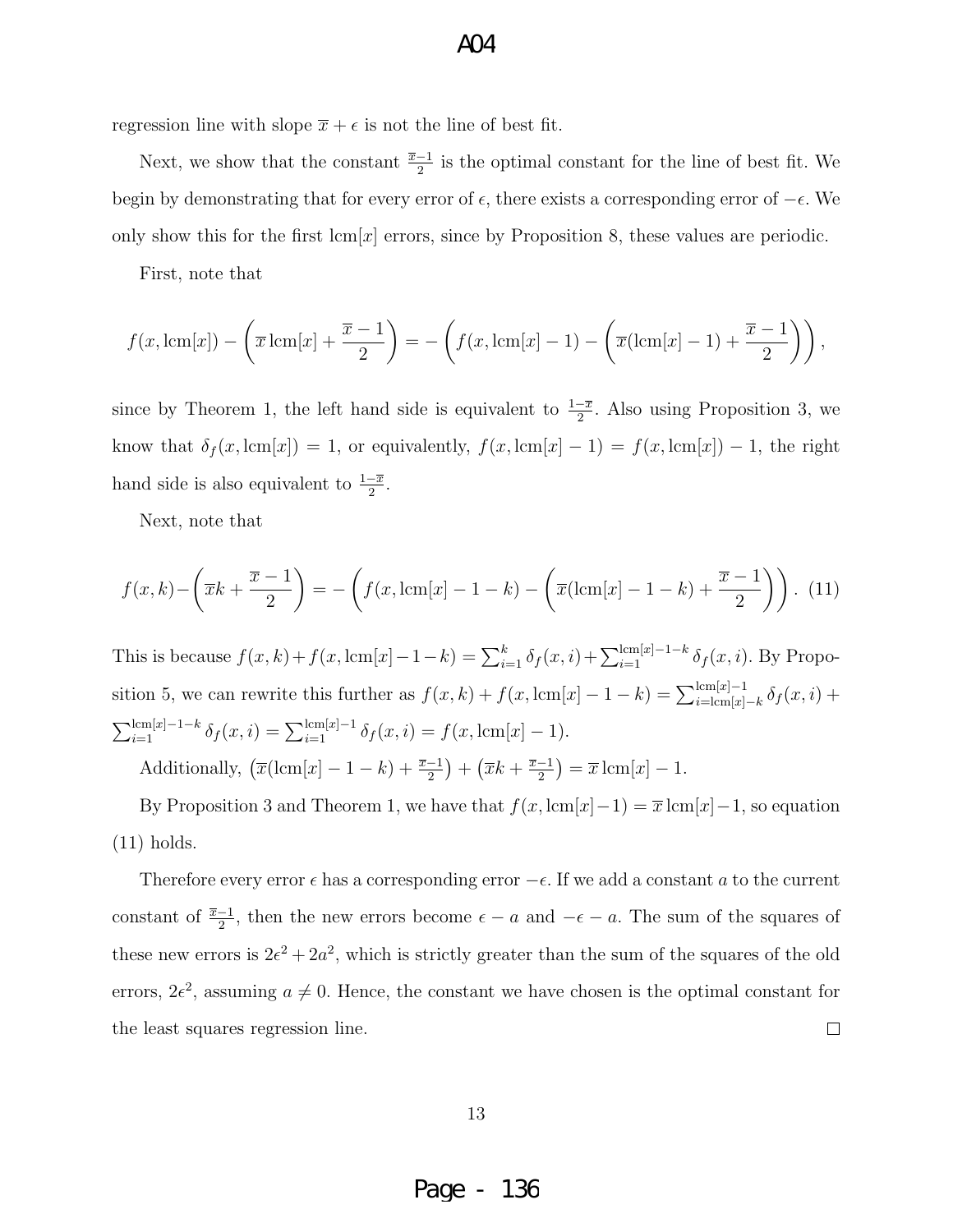## 6 A Recursive Formula for the Average Value for Primes

Now that we have established the least squares regression line for  $f(x, y)$  in terms of  $\overline{x}$ , we create a recursive definition for  $\bar{p}$  where p is a prime.

**Proposition 9.** For p a prime,  $\overline{p} = \frac{(p-1)\overline{p-1}}{p} + 1$ .

*Proof.* Consider  $f(p, \text{lcm}[p])$ . By definition,

$$
f(p, \text{lcm}[p]) = \sum_{i=1}^{\text{lcm}[p]} \delta_f(p, i) = \sum_{i=1}^{p \text{lcm}[p-1]} \delta_f(p, i).
$$

Now we rewrite  $p \, {\rm lcm}[$  $\sum$ p−1]  $i=1$  $\delta_f(p, i)$  as two summations by separating those indices which are divisible by  $p$  into the second summation. This yields

$$
f(p, \text{lcm}[p]) = \sum_{i=1}^{\text{lcm}[p-1]} \sum_{j=(i-1)p+1}^{ip-1} \delta_f(p, j) + \sum_{i=1}^{\text{lcm}[p-1]} \delta(p, pi).
$$

Suppose that for some  $i, p \nmid i$ . Then  $gcd(p, i) = 1$ , so by Lemma 1,  $\delta_f(p, i) = \delta_f(p - 1, i) + 1$ . If  $p|i$ , then by Proposition 3,  $\delta_f(p,i) = 1$ . Hence,

$$
f(p, \text{lcm}[p]) = \sum_{i=1}^{\text{lcm}[p-1]} \sum_{j=(i-1)p+1}^{ip-1} (\delta_f(p-1, j) + 1) + \sum_{i=1}^{\text{lcm}[p-1]} 1.
$$

Since there are in total,  $lcm[p]$  terms, we can remove all of the 1's and rewrite this as

$$
f(p, \text{lcm}[p]) = \text{lcm}[p] + \sum_{i=1}^{\text{lcm}[p-1]} \sum_{j=(i-1)p+1}^{ip-1} \delta_f(p-1, j). \tag{12}
$$

Now consider the integers  $j, j+\text{lcm}[p-1], \ldots, j+(p-1)\text{ lcm}[p-1]$  such that  $1 \leq j \leq \text{lcm}[p-1]$ . Since  $p \nmid \text{lcm}[p-1]$ , all p of these integers have different residues modulo p. Therefore, exactly  $(p-1)$  of these have residues that are nonzero modulo p. Let k be one of these p−1 integers.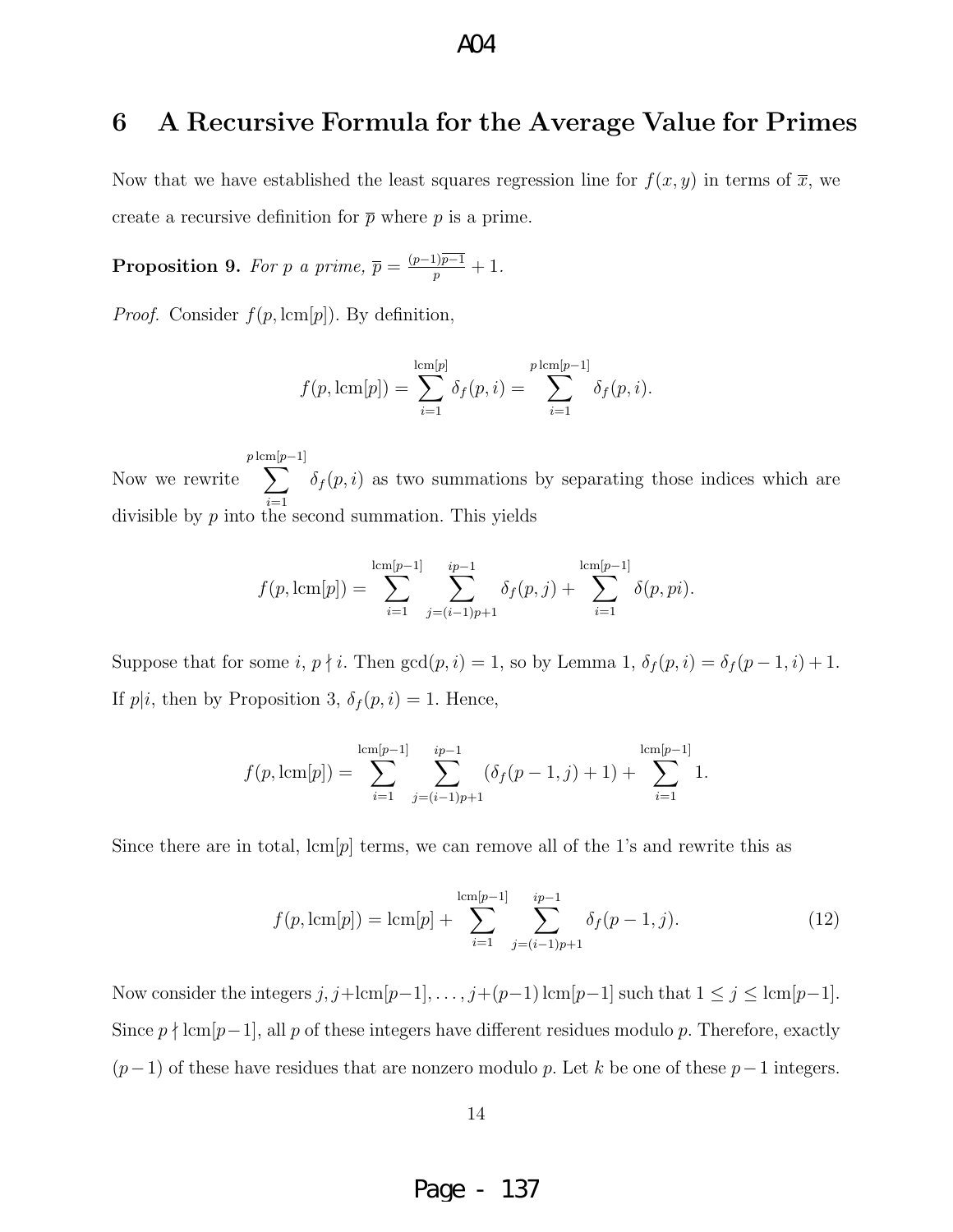Then  $\delta_f(p-1,k)$  will be included in lcm[  $\sum$  $p-1$ ]  $i=1$  $\sum^{ip-1}$  $j=(i-1)p+1$  $\delta_f(p-1,j)$ . Additionally, by Proposition 5, for all such  $k$ ,  $\delta_f(p-1,k) = \delta_f(p-1,j)$ . Therefore,

$$
\sum_{i=1}^{\mathrm{lcm}[p-1]} \sum_{j=(i-1)p+1}^{ip-1} \delta_f(p-1,j) = (p-1) \sum_{i=1}^{\mathrm{lcm}[p-1]} \delta(p-1,i).
$$

Then, by definition, we have

$$
\sum_{i=1}^{\lfloor cm[p-1] \rfloor} \sum_{j=(i-1)p+1}^{ip-1} \delta_f(p-1,j) = (p-1)f(p-1,\text{lcm}[p-1]).
$$
\n(13)

By combining equations 7 and 8, we obtain

$$
f(p, \text{lcm}[p]) = (p-1)f(p-1, \text{lcm}[p-1]) + \text{lcm}[p].
$$
\n(14)

By Theorem 1,

$$
\overline{p} = \frac{f(p, \text{lcm}[p])}{\text{lcm}[p]}.
$$
\n(15)

By combining equations 9 and 10,

$$
\overline{p} = \frac{(p-1)f(p-1,\text{lcm}[p-1]) + \text{lcm}[p]}{\text{lcm}[p]} = \frac{(p-1)f(p-1,\text{lcm}[p-1])}{p \,\text{lcm}[p-1]} + 1.
$$

So, by Theorem 1,

$$
\overline{p} = \frac{(p-1)\overline{p-1}}{p} + 1.
$$

|  | ۰ |  |  |
|--|---|--|--|
|  |   |  |  |
|  |   |  |  |
|  |   |  |  |
|  | ÷ |  |  |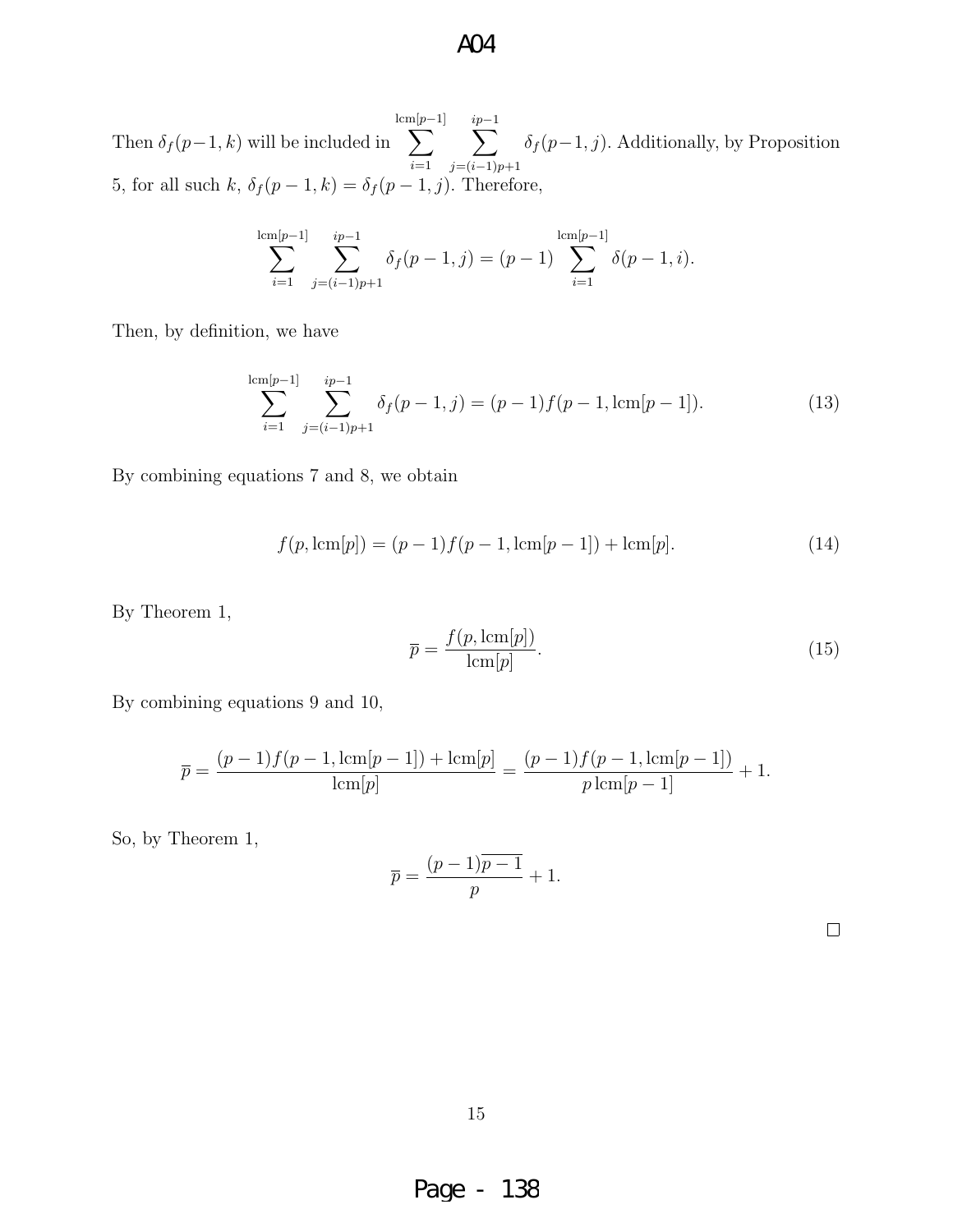#### $AA$

## 7 Conclusion

Since  $\lambda(n)$  is a special case of  $\lambda(x, y)$ , which is equal to  $f(x, y) - g(x, y)$ , and we have given an upper bound for  $g(x, y)$ , determining a lower bound for  $f(x, y)$  would allow for the construction of a lower bound on  $\lambda(x, y)$ , and by extension,  $\lambda(n)$ . We have analyzed  $\delta_f(x, y)$ , the difference function of  $f(x, y)$  as x is held constant, and concluded that this function is both periodic and symmetric within this period. More specifically, we have characterized the maximal and minimal values of  $\delta_f(x, y)$  and given their exact locations in the period. Finally, we have established the least squares regression line for  $f(x, y)$  that involves the average value of  $\delta_f(x, y)$  and proved a recursive relation for obtaining the average value of the period for primes p. This is in terms of the average value of the period for  $p-1$  and uses proven relationships between  $\delta_f(x-1, y)$  and  $\delta_f(x, y)$  in general, and for the specific case in which  $gcd(x, y) = 1$ . Further analysis either in how  $f(x, y)$  can be bounded based on  $f(x-1, y)$  or on the values of  $\bar{x}$  would potentially be able to obtain a strong lower bound on the function.

### 8 Acknowledgments

I would like to thank my mentor, Jesse Geneson (MIT) for his consistent guidance. I would also like to thank Dr. John Rickert (Rose-Hulman Institute of Technology), Dr. Kartik Venkatram (MIT), Dr. Tanya Khovanova (MIT), and Chris Olund for their advice in improving the quality of my paper. I must additionally acknowledge Dr. David Jerison (MIT), the Center for Excellence in Education, the Research Science Institute, and the MIT math department for making this research possible. Finally, I would like to thank my sponsors, SAP America, the Petroleum Service Company, and FinAid.org, without whom I would not have been able to conduct this research.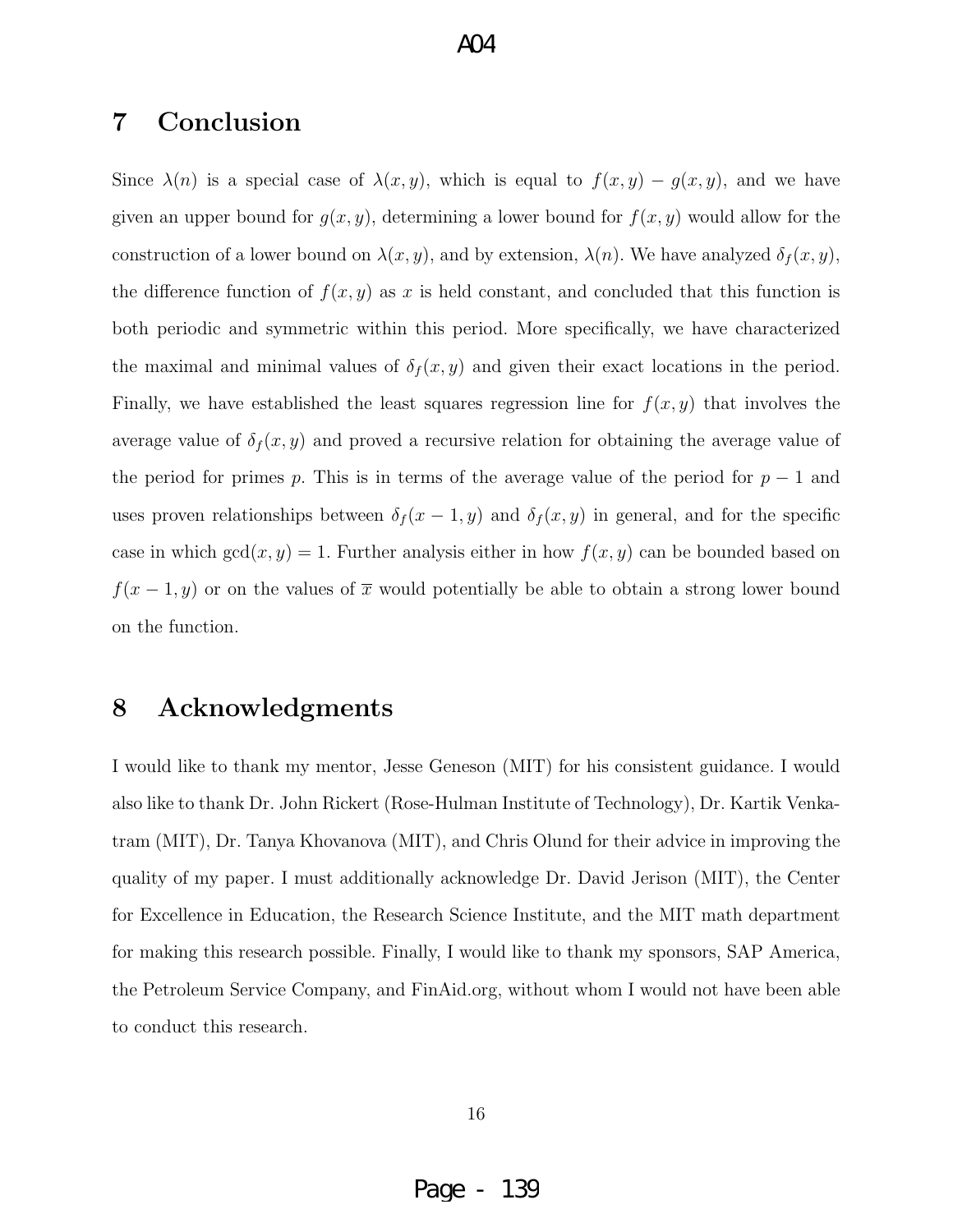## References

- [1] R. K. Ahuja, T. L. Magnanti, and J. B. Orlin. Network Flows: Theory, Algorithms, and Applications. Prentice Hall, 1993.
- [2] L. W. Beineke and S. M. Hegde. Strongly multiplicative graphs. Discuss. Math. Graph Theory 21 (2001), 63–75.
- [3] J. A. Gallian. A Dynamic Survey of Graph Labeling. The Electronic Journal of Combinatorics 5 (2005), DS6. http://www.combinatorics.org/Surveys/ds6.pdf.
- [4] J. B. Rosser and L. Schoenfeld. Approximate formulas for some functions of prime numbers. Illinois Journal of Mathematics 6 (1962), no. 1, 64–94.
- [5] S. K. Vaidya and K. K. Kanani. Some Strongly Multiplicative Graphs in the Context of Arbitrary Supersubdivision. International Journal of Applied Mathematics and Computation 3 (2011), no. 1, 60–64.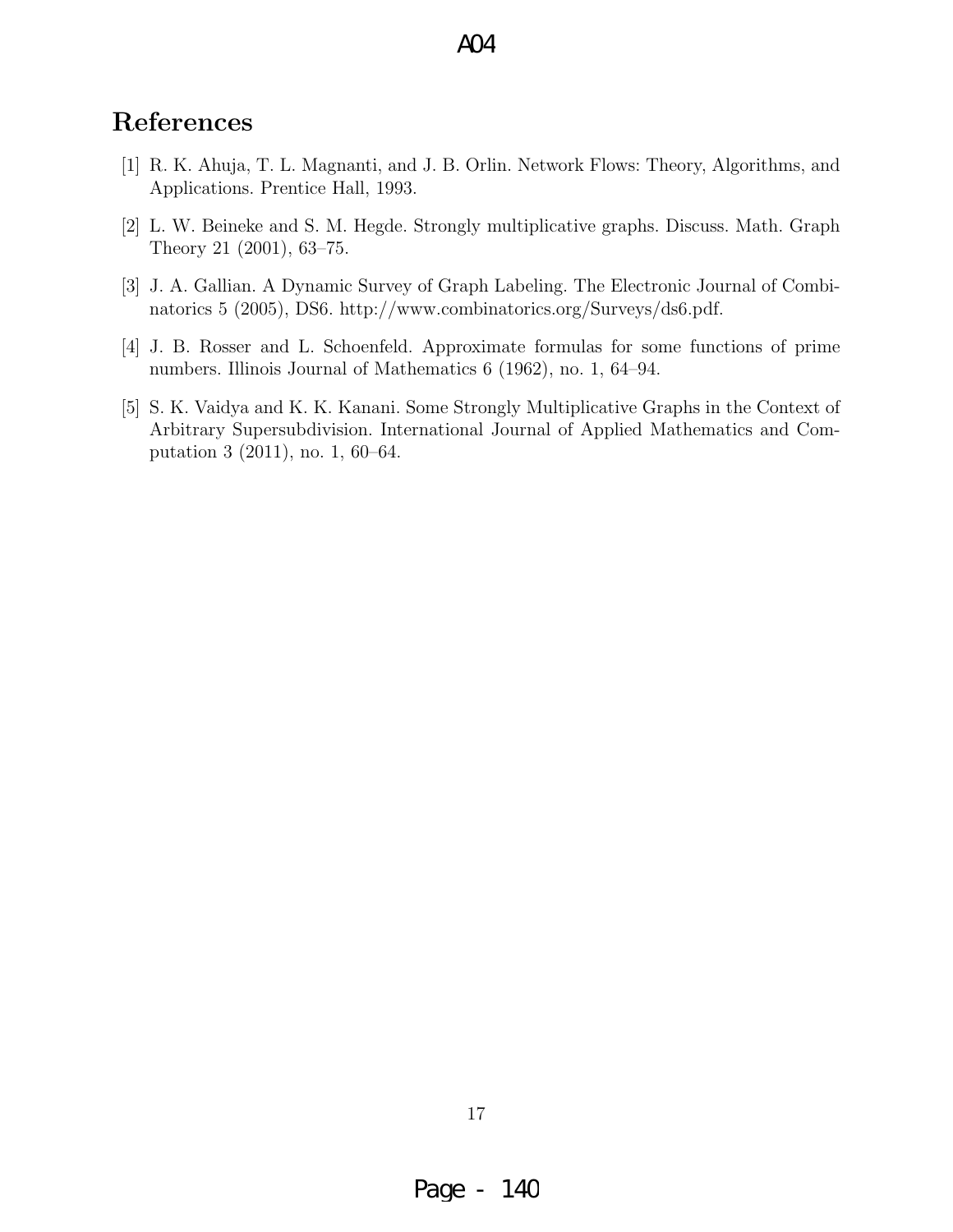# A Appendix



A04

Figure 1: A strongly multiplicative graph on 5 vertices with  $\lambda(5)$  edges.



Figure 2: A strongly multiplicative graph on 6 vertices with  $\lambda(6)$  edges.